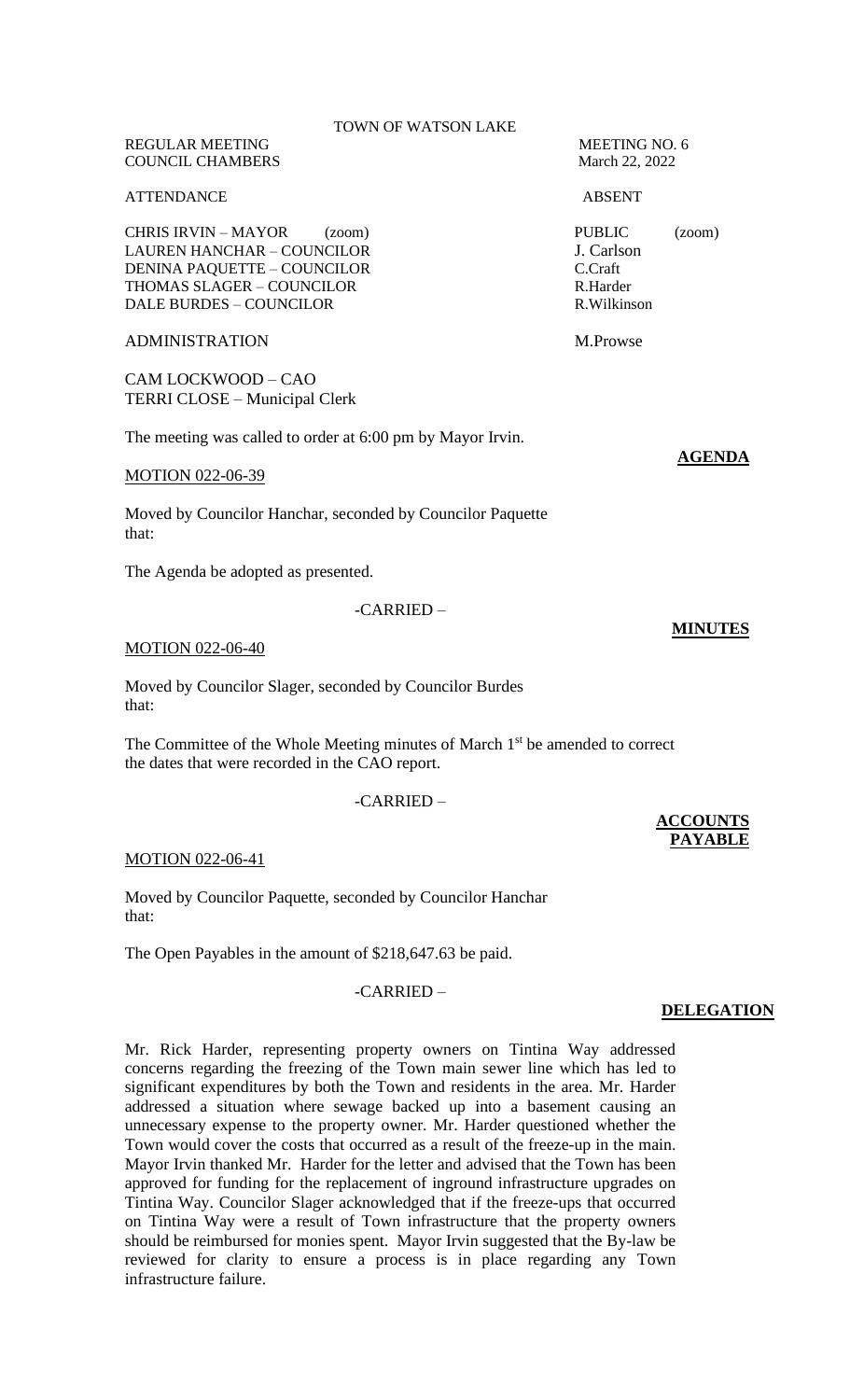Page 2

Administration agreed to review the situation and prepare an Admin report for Council. Councilor Hanchar looks forward to more discussion on this matter. Council agreed to table discussion to the April  $5<sup>th</sup>$  Council meeting and revisit the concerns that were presented at that time.

Mr. Harder enquired about the timeframe for the infrastructure replacement and was informed that the work will commence this summer and should be completed before freeze-up. Council thanked Mr. Harder for attending the meeting.

## MOTION 022-06-42

## **BY-LAWS**

Moved by Councilor Burdes, seconded by Councilor Hanchar that:

By-law 22-01, being the 2022 O/M Budget be introduced for Third & Final Reading.

-CARRIED-

MOTION 022-06-43

Moved by Councilor Hanchar, seconded by Councilor Slager that:

By-law 22-02, being the 2022 Capital Budget be introduced for Third & Final Reading.

## -CARRIED-

## **REPORTS**

Administration provided an update on the Municipal Services building. The Town has taken possession of the facility and Tyson Cole has been relocating the Fire Department. YG has agreed to pay for snow to be removed from outside the facility and have secured a contract with Iyon Kechika.

The Public Works Department have been busy with snow removal and hauling snow from all the streets in the community. The snow dumps are now full. They are attempting to remove the snow pac from the streets, but the continuous snow fall has hampered their progress.

A funding proposal is being prepared for trail upgrades which will also include the Signpost Forest trail network and signage. There is Federal funding available and the project can be done in various stages. The application will be presented to Council once it is complete.

A source of funding has been found for the feasibility study for the expansion of the district heat system. Monies were budgeted for this project, but the additional funding will help offset this cost.

There are numerous jobs advertised within the Town. The By-Law Enforcement position was addressed. Connie Heaney was hired to fill this position internally and an agreement has been made to be re-evaluated in six months. Arrangements have been made for a consultant to provide training and mentorship on all aspects of bylaw enforcement. Her current position has been advertised as a 6-month term.

The Director of Protective Services position has been advertised as Tyson Cole is returning to his previous position and Charlie Crane is off on long term disability.

The landfill public waste drop-off construction area has gone out to tender and is moving forward.

The recplex lighting and changeroom upgrades will be started once the contractors have received their materials.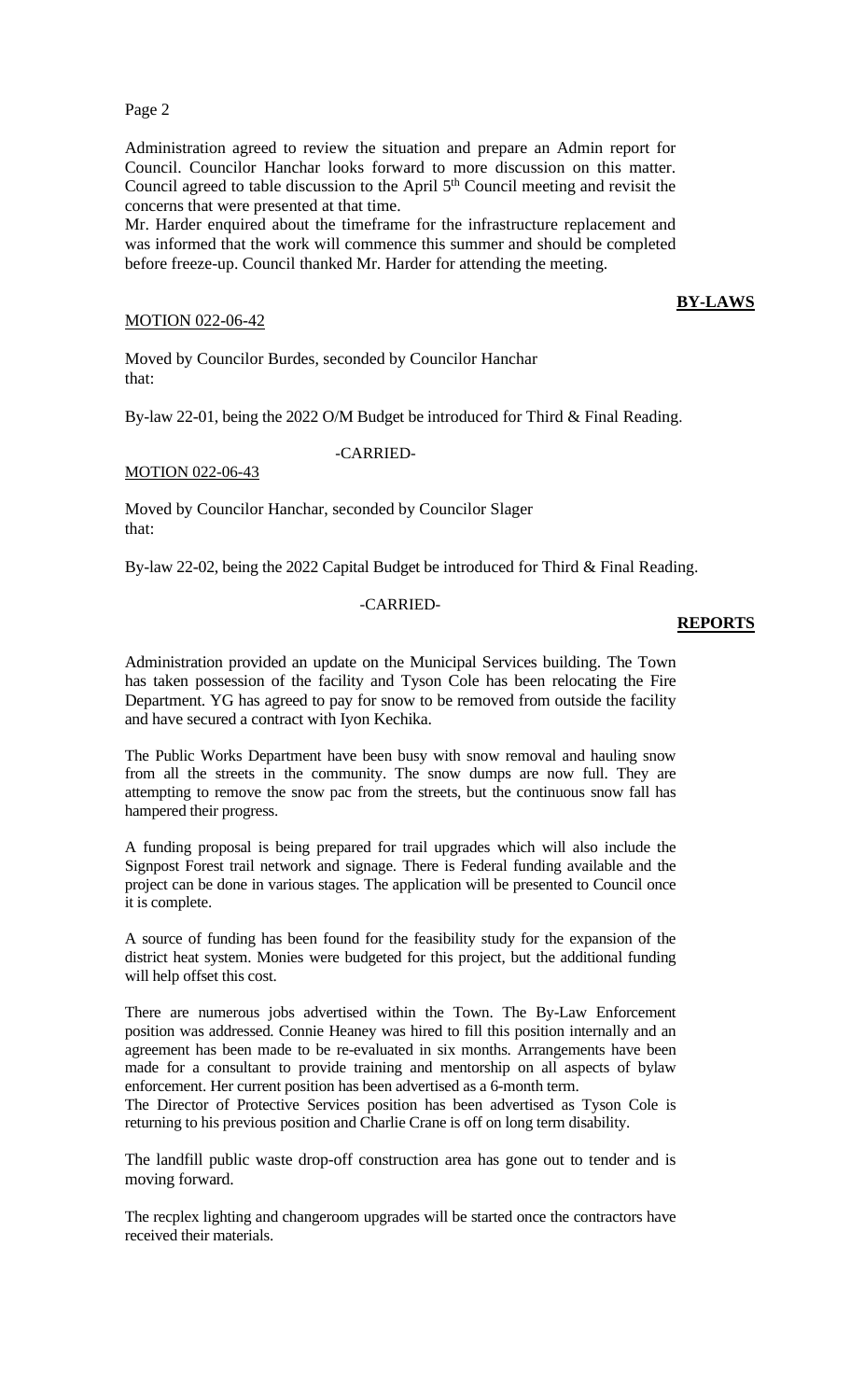Page 3

Council will consider a date to schedule an open house for the new Municipal Services Building and it was suggested to have a Community Barb-B-que.

The AYC Annual General Meeting is scheduled to be held in Whitehorse May  $13<sup>th</sup>$  & 14<sup>th</sup>. Administration will need confirmation as to who will be attending the AGM.

> ADMIN REPORT LEAK DETECTION EQUIPMENT

Council was in receipt of a report from Administration regarding the purchase of leak detection equipment to assist in reducing the amount of treated water being lost from the water distribution system. The equipment will locate the leaks and allow necessary repairs before they become a larger issue.

#### MOTION 022-06-44

Moved by Councilor Hanchar, seconded by Councilor Burdes that:

Council approves the purchase of the leak detection equipment in the amount of \$36,000.00.

## -CARRIED –

Councilor Burdes enquired about the accuracy of the equipment and was informed that the electronic equipment is very accurate and will enable staff to go street by street to determine any potential leaks. Councilor Paquette asked about the longevity of the equipment. Administration advised that the equipment will last for several years. She also asked about training of the equipment and was informed that training is provided, and both the Water utilities staff and Public Works will be trained on the equipment.

## **NEW & UNFINISHED**

## PROCLAMATION VACCINE MANDATE

Administration updated Council on the current COVID situation and the remaining public health measures that were lifted on March 18, 2022. The Government of Yukon will reinstate the State of Emergency if necessary, in response to further developments of the pandemic. Councilor Hanchar states that although the vaccine mandates are being lifted for YG employees, she disagrees with the statement made that the mandates are over as there will still be those who are employed outside of YG who are still impacted. Further discussion is needed as there are still many government departments where vaccinations and wearing of masks will continue to be required for employees, contractors and volunteers working in high-risk settings in the Yukon. Councilor Paquette agrees that every YG department is different, and each have their own criteria where the mandates are still in force. Mayor Irvin provided comments on the position of the town which only has control over the services which it provides to the community. Mandates are becoming less in that respect, but Mayor Irvin agreed that if YG is not going to move forward, there is a need for the Town to set a deadline and provide a decision of its own and support the greater good of the community. Council agreed to table this item and reintroduce at the April  $5^{th}$  Council meeting.

## **COUNCILOR OPEN FORUM**

Councilor Burdes requested an update on the status of the CDF funding for the Northern Lights Centre equipment replacement. Administration advised that Michael Prowse, YG Community Advisor has agreed to look into the status of the CDF funding on behalf of the Town.